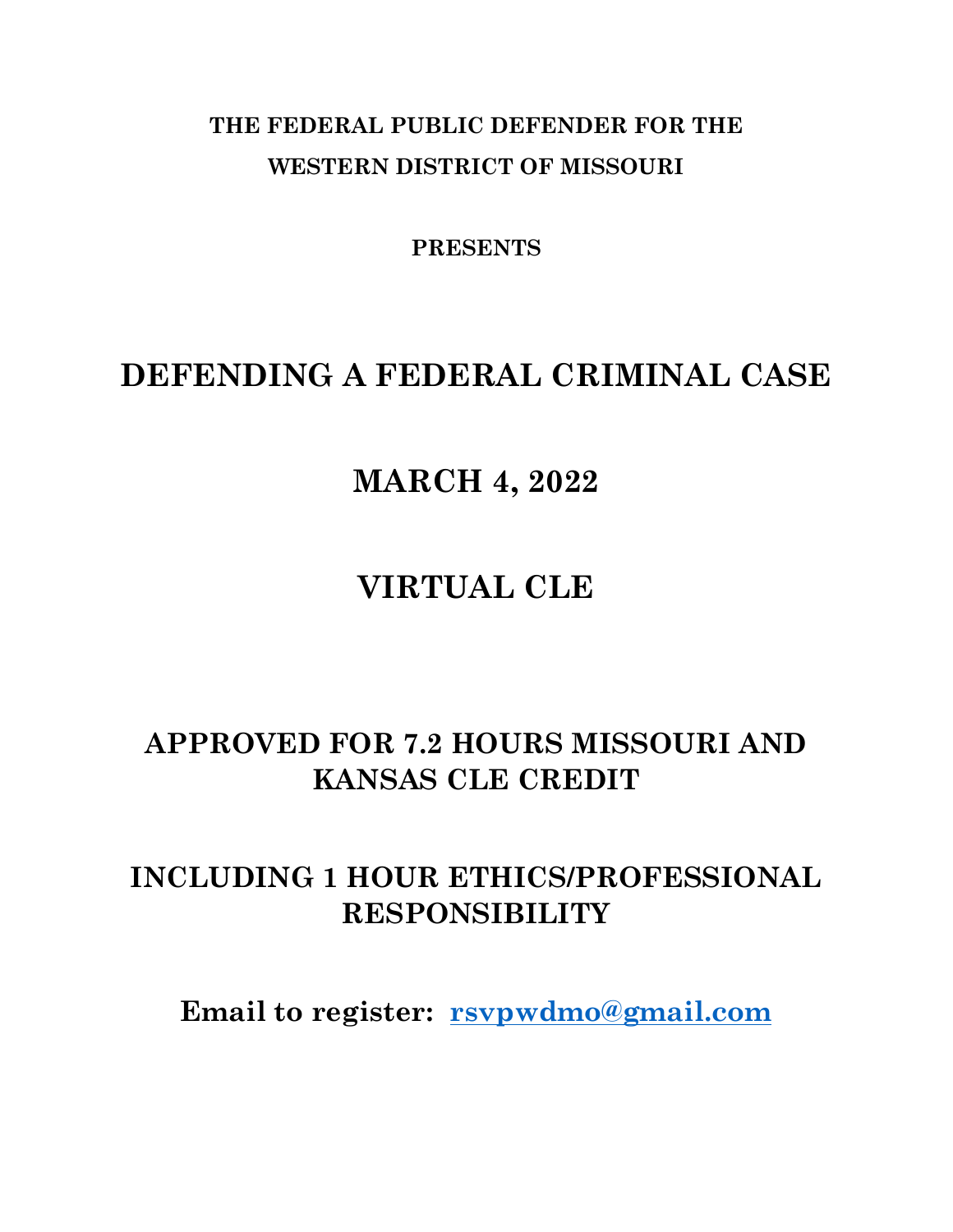### **AGENDA**

### **8:30-8:45 Introductory Remarks**

*Laine Cardarella*

### **8:45-9:45 Bureau of Prisons**

*Tina Scofield, Deputy Regional Counsel for BOP David Tatarsky, Senior Attorney for BOP*

> This session will focus on issues related to representing clients who are/will be in the Bureau of Prisons custody. Issues include calculation of time, designation and classification, First Step Act, obtaining medical and mental health treatment, pretrial detention at BOP Leavenworth Facility

#### **9:45-10:45 Crime of Violence Challenges**

*Paresh Patel, Appellate Chief, Office of Federal Public Defender for* 

 *the District of Maryland*

This session will focus on explaining the current state of sentencing enhancements that incorporate the definition of "crime of violence". Issues include the categorical approach, the Force clause, enumerated clause offenses.

### **10:45-11:00 Break**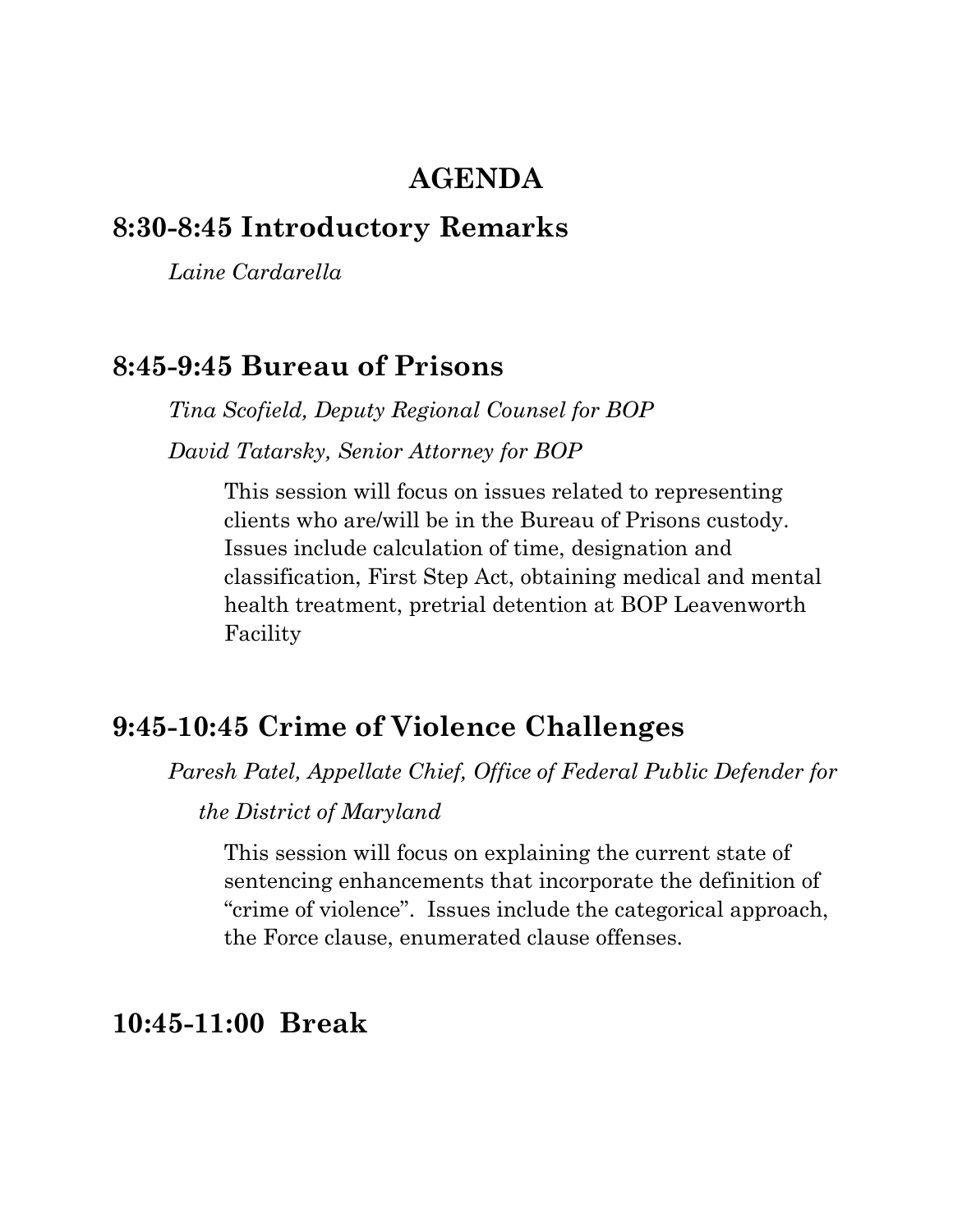# **11:00-12:00 Working with Mental Health Experts and Clients Diagnosed with Mental Illness**

*Tim Burdick, Assistant Federal Defender, District of Kansas*

*Dr. Jeanette Simmons, Deputy Director for Division of Behavioral Health with Missouri Department of Mental Health*

This session will discuss issues related to working with mental health experts in the areas of competency, NGRI and sentencing mitigation. This session will give you insight from the attorney and expert on how to most persuasively present information for your client.

### **12:00-1:00 Lunch Break**

### **1:00-2:15 Litigating Race at Sentencing**

*Tara L. Allen, Federal Public Defender Organizations, National* 

 *Sentencing Resource Counsel*

This session will discuss how to deal with race at sentencing. Issues include discussing how does your client's race affect their criminal history, how does your client's race affect their involvement in their criminality, and how do you present that information to the Judge to get your client a lower sentence.

### **2:15-2:30 Break**